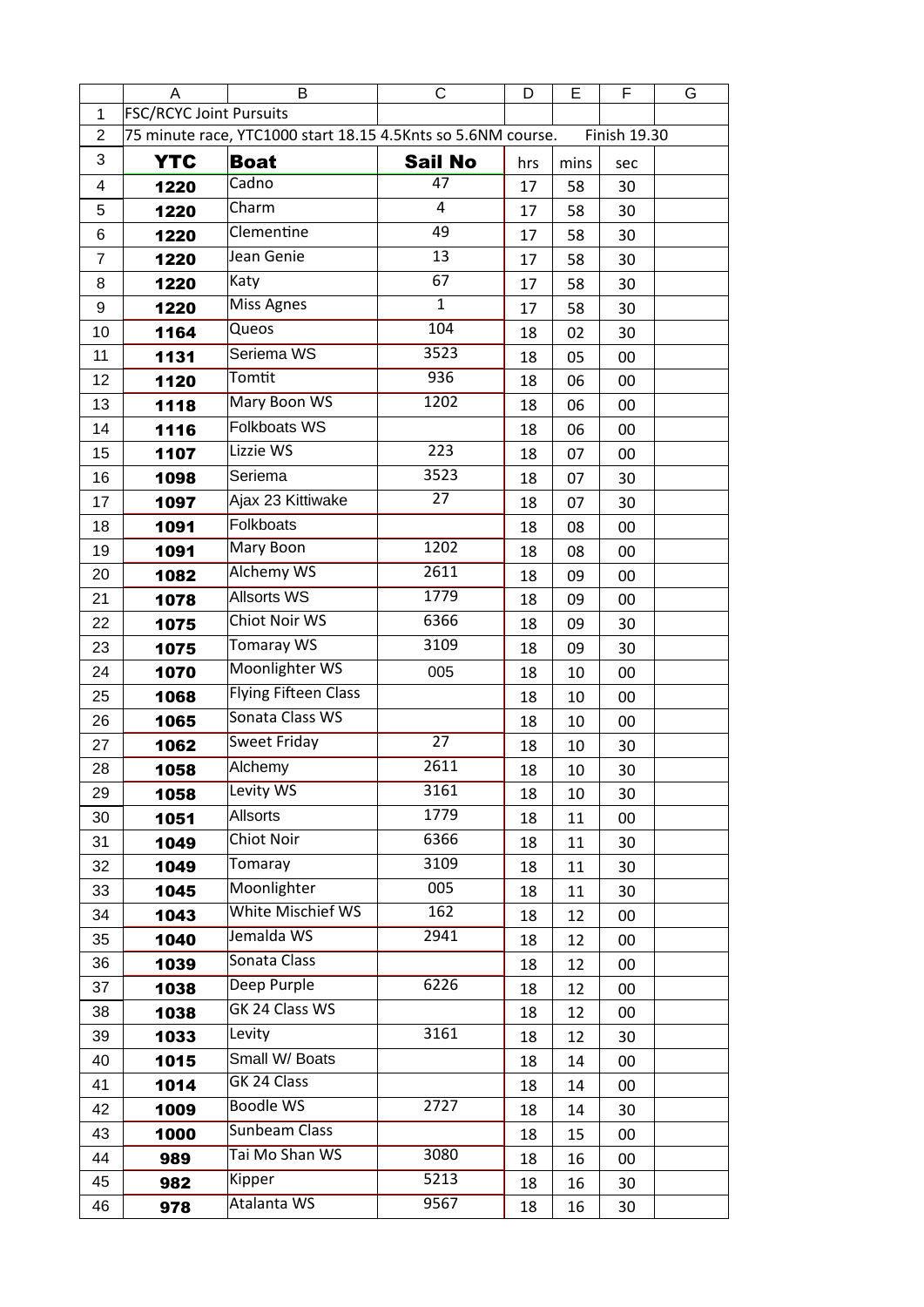|    | A   | B                   | C              | D  | E  | F  | G |
|----|-----|---------------------|----------------|----|----|----|---|
| 47 | 977 | Hawk WS             | 4735           | 18 | 16 | 30 |   |
| 48 | 973 | Elli WS             | 4820           | 18 | 17 | 00 |   |
| 49 | 973 | Sapphire WS         | 69             | 18 | 17 | 00 |   |
| 50 | 972 | Nightowler          | 4390           | 18 | 17 | 00 |   |
| 51 | 964 | <b>Encore WS</b>    | 1663           | 18 | 18 | 00 |   |
| 52 | 964 | Tai Mo Shan         | 3080           | 18 | 18 | 00 |   |
| 53 | 962 | Scorpion            | 5592           | 18 | 18 | 00 |   |
| 54 | 961 | Dessy WS            | 355            | 18 | 18 | 00 |   |
| 55 | 960 | <b>Excelle WS</b>   | 4462           | 18 | 18 | 00 |   |
| 56 | 958 | Lowena WS           | 4771           | 18 | 18 | 00 |   |
| 57 | 957 | Atalanta            | 9567           | 18 | 18 | 00 |   |
| 58 | 955 | Elli                | 4820           | 18 | 18 | 30 |   |
| 59 | 954 | Macavity            | 7528           | 18 | 18 | 30 |   |
| 60 | 952 | <b>Hawk</b>         | 4735           | 18 | 18 | 30 |   |
| 61 | 950 | Contagion           | $\overline{5}$ | 18 | 19 | 00 |   |
| 62 | 949 | Raven               | 3569           | 18 | 19 | 00 |   |
| 63 | 948 | Notaurius WS        | 7010           | 18 | 19 | 00 |   |
| 64 | 946 | <b>Temeraire WS</b> | 5508           | 18 | 19 | 00 |   |
| 65 | 945 | Sapphire            | 69             | 18 | 19 | 00 |   |
| 66 | 939 | Encore              | 1663           | 18 | 19 | 30 |   |
| 67 | 938 | <b>Brightworks</b>  | 4383           | 18 | 19 | 30 |   |
| 68 | 938 | <b>Excelle</b>      | 4462           | 18 | 19 | 30 |   |
| 69 | 936 | Pogolyre WS         | 28786          | 18 | 20 | 00 |   |
| 70 | 934 | Lowena              | 4771           | 18 | 20 | 00 |   |
| 71 | 933 | Large W/Boats       |                | 18 | 20 | 00 |   |
| 72 | 930 | <b>Infinity WS</b>  | 1491           | 18 | 20 | 30 |   |
| 73 | 928 | Saphir WS           | 340            | 18 | 20 | 30 |   |
| 74 | 926 | Temeraire           | 5508           | 18 | 20 | 30 |   |
| 75 | 915 | Alice's Mirror      | 4656           | 18 | 21 | 30 |   |
| 76 | 913 | Pogolyre            | 28786          | 18 | 21 | 30 |   |
| 77 | 907 | Infinity            | 1491           | 18 | 22 | 00 |   |
| 78 | 906 | Sea Jade WS         | 7279           | 18 | 22 | 00 |   |
| 79 | 905 | Saphir              | 340            | 18 | 22 | 00 |   |
| 80 | 904 | Juno                | 98921          | 18 | 22 | 00 |   |
| 81 | 903 | Per Eliza           | 2769           | 18 | 22 | 30 |   |
| 82 | 901 | Moondance WS        | 2367           | 18 | 22 | 30 |   |
| 83 | 892 | Jab Jab WS          | 9926           | 18 | 23 | 00 |   |
| 84 | 889 | J 80 Class          |                | 18 | 23 | 30 |   |
| 85 | 883 | Sea Jade            | 7279           | 18 | 24 | 00 |   |
| 86 | 882 | Xenia WS            | 955            | 18 | 24 | 00 |   |
| 87 | 870 | Amigos              | 1246           | 18 | 25 | 00 |   |
| 88 | 870 | Rhumbline           | 1713           | 18 | 25 | 00 |   |
| 89 | 866 | Jab Jab             | 9926           | 18 | 25 | 00 |   |
| 90 | 860 | Xenia               | 955            | 18 | 25 | 30 |   |
| 91 | 852 | Jackdaw WS          | 4243           | 18 | 26 | 00 |   |
| 92 | 851 | Insatiable          | 269            | 18 | 26 | 00 |   |